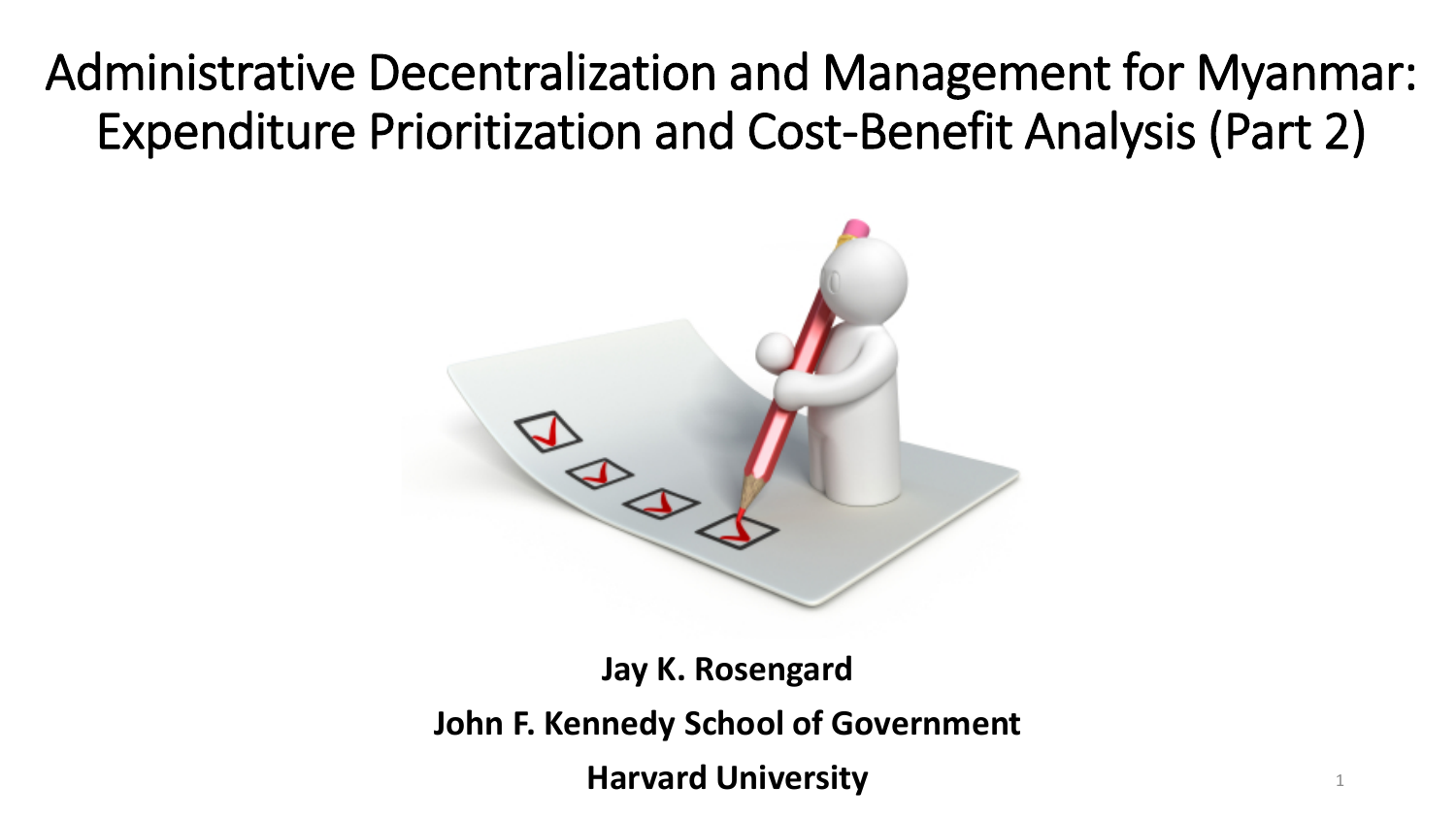# Session Roadmap: Cost-Benefit Analysis

- Public policy objectives (first session)
- Positive and normative analysis (first session)
- Overall strategy assessment (first session)
- Pre-expenditure assessment: cost-benefit analysis
	- Purpose of cost-benefit analysis
	- Cost-benefit criterion (decision rule) for funding projects
	- Difference between private and social cost-benefit analysis
	- Key issues in measuring project benefits
- Post-expenditure assessment (tomorrow)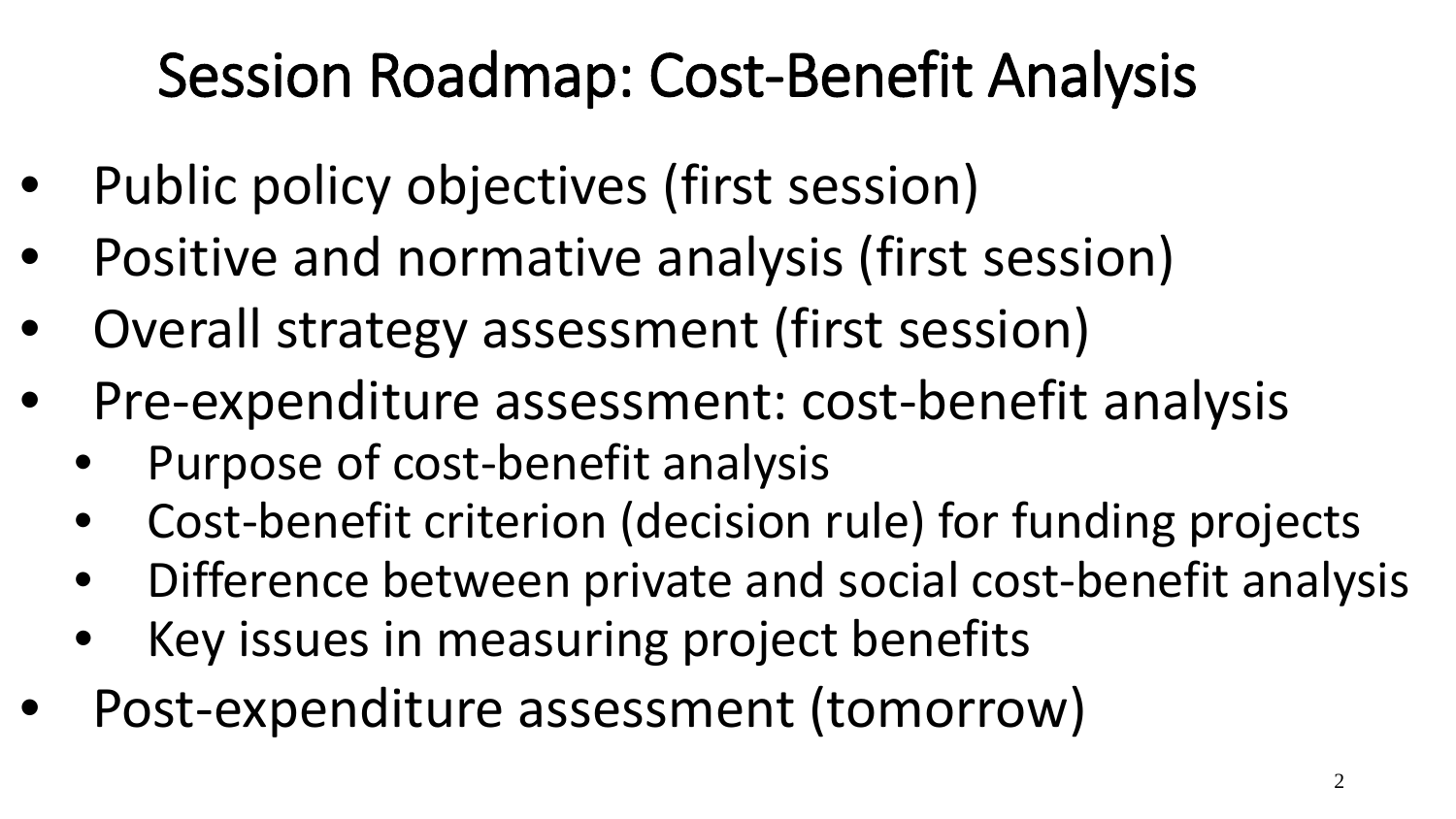Purpose and Primary Criterion of Cost-Benefit Analysis

- •Purpose: pre-investment tool for the government to determine whether to fund a specific project
- •Criterion:
	- A project should be undertaken if its total benefits exceed total costs (if the cost-benefit ratio exceeds unity)
	- •If the government must choose one from among a set of projects, it should choose the project with the highest net benefits (not the highest cost-benefit ratio)
	- Based on the principle of rational decisionmaking
	- Theory vs. practice (difficult to implement)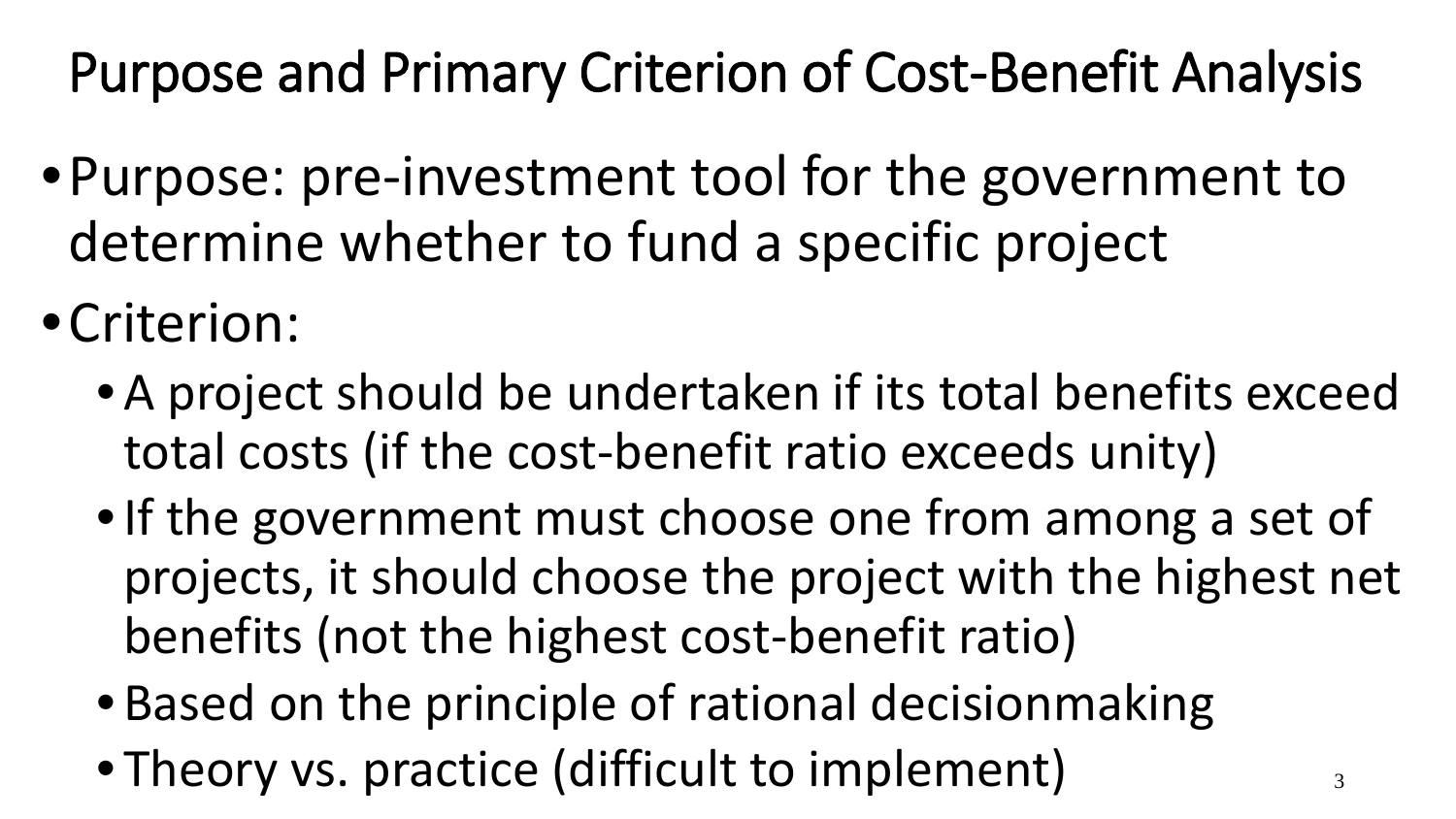## Difference Between Private and Social Cost-Benefit Analysis

- Social cost-benefit analysis takes into account a wider range of impacts, not just profits
- •In social cost-benefit analysis, market prices may not exist for many costs and benefits, and if they exist, they might have to be adjusted to shadow prices because of market failures (might not reflect marginal social costs and benefits):
	- Labor: Shadow wage < market wage when there is unemployment (no loss in output elsewhere when an individual is hired)
	- Capital: Shadow interest rate > market interest rate when there is rationing in capital markets (greater opportunity cost of funds)
	- Steel: Shadow price of production > market cost (if pollution)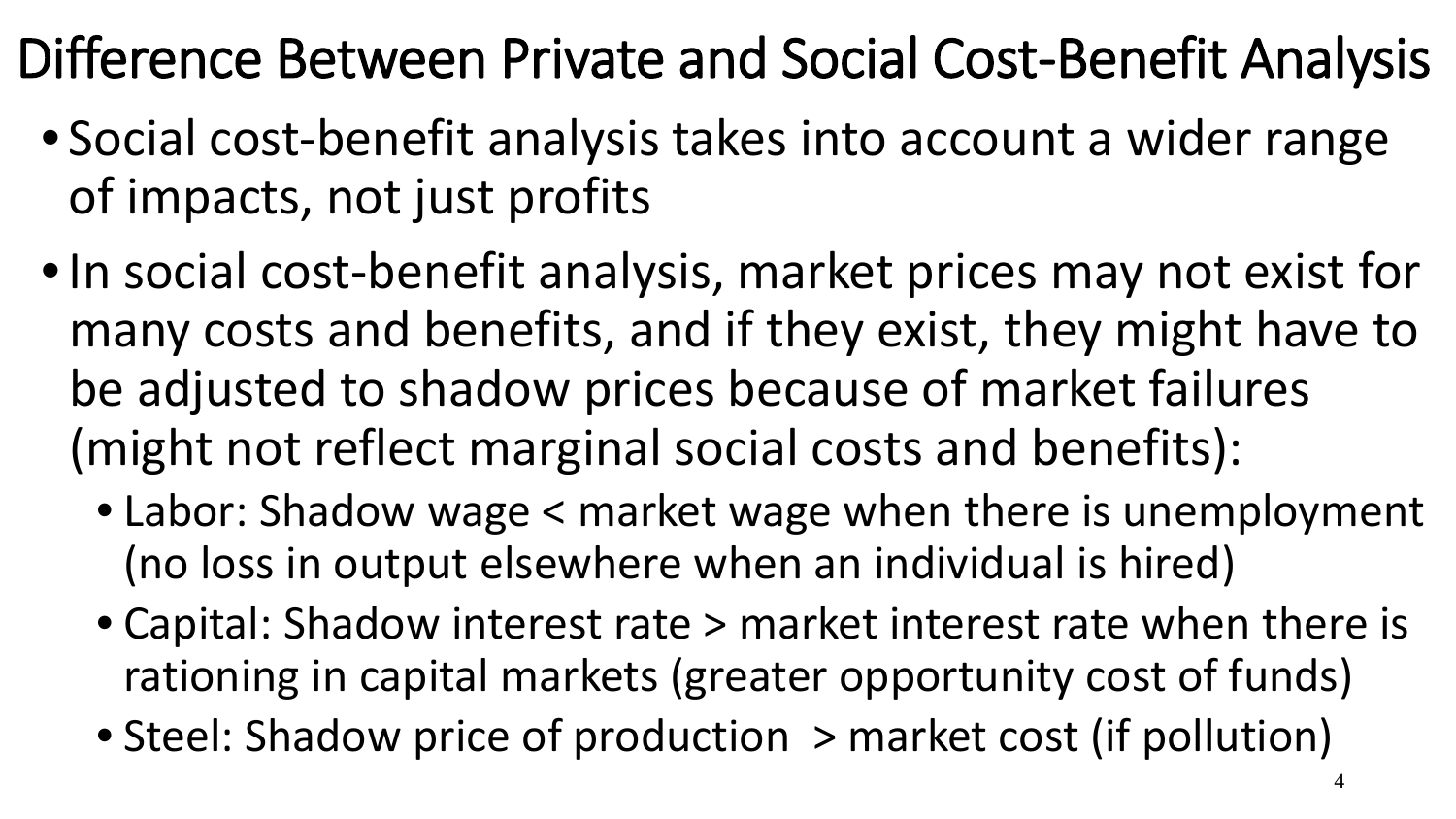# Key Issues in Measuring Project Benefits

- •Measuring consumer surplus
- •Measuring non-pecuniary benefits (time, life, environment)
- •Valuing marketed goods in the presence of market failure (using shadow prices to measure marginal socials costs when market prices to not accurately measure it)
- •Valuing consumption (output) at different dates (choosing the right discount rate/time value of money)
- •Valuing risk (use of certainty equivalents and risk premiums)
- •Valuing distributional considerations (comparing impacts on different groups, use of distributional weights)